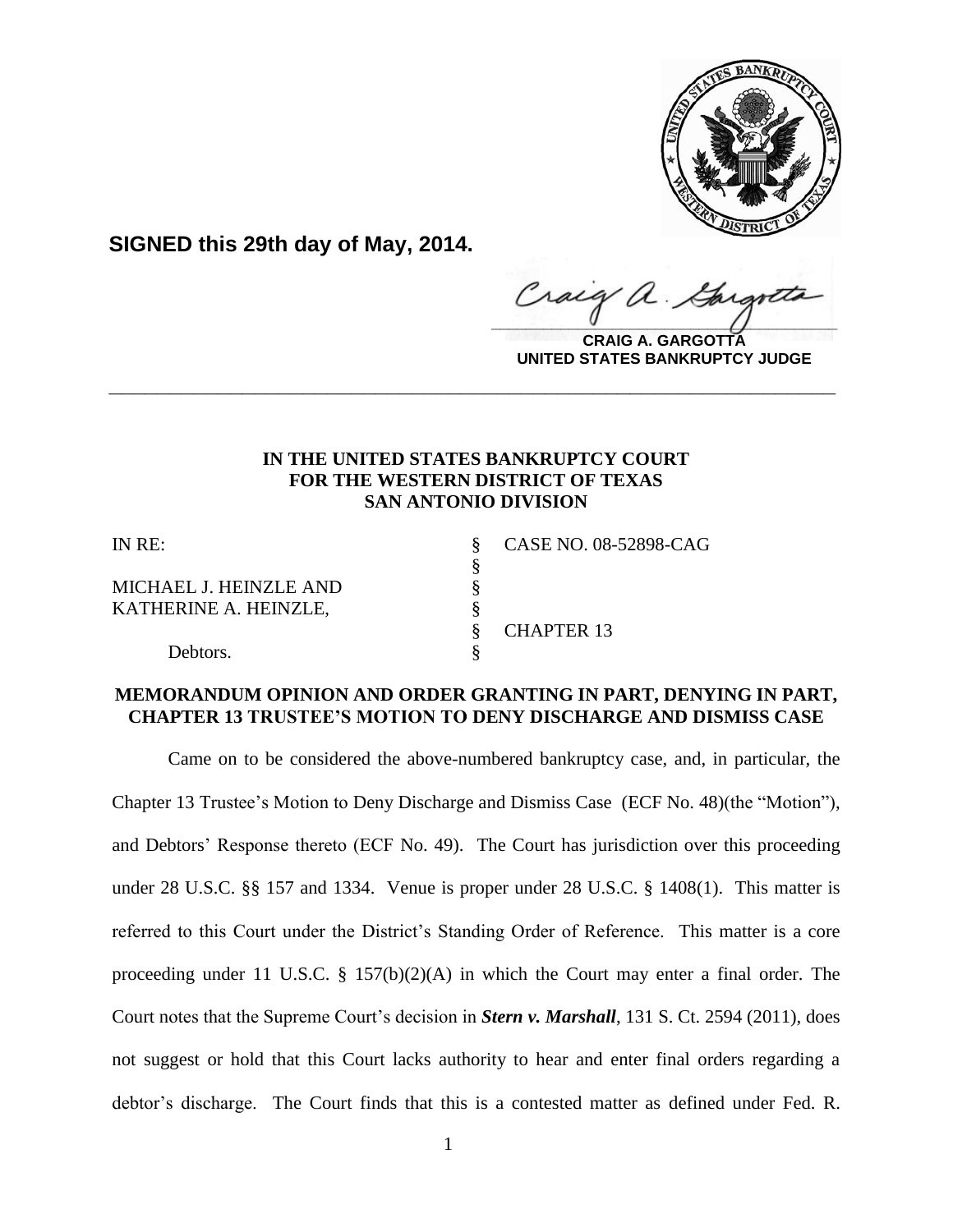Bankr. P. 9014. As such, the Court makes the following findings of fact and conclusions of law pursuant to Fed. R. Bankr. P. 7052. The Court took this matter under advisement and finds that the Chapter 13 Trustee's (the "Trustee") Motion should be GRANTED in part, and DENIED in part.

### **BACKGROUND**

Debtors Michael and Katherine Heinzle filed Chapter 13 bankruptcy on October 3, 2008 (ECF No. 1). On January 15, 2009, the Court entered an Order Confirming the Debtors' Plan, Awarding a Fee to the Debtors' Attorney, and Related Orders providing that Debtors must make a Plan payment of \$560.00 per month for a period of 36 months (ECF No. 22). This payment would make available a base amount of \$21,160.00 for distribution to creditors (ECF No. 22). The Order also stated that Debtors were to pay their post-petition mortgage payments directly to their lender, Countrywide Home Loans, and cure the pre-petition mortgage arrears through their Plan with an interest rate of nine percent.

On September 11, 2009, BAC Home Loans Servicing, LP ("BAC") (fka Countrywide Home Loans Servicing, LP) filed its Motion for Relief from Stay Pursuant to 11 U.S.C. § 362(d) (ECF No. 25). The Motion for Relief from Stay states that "Debtors have failed to maintain current the post-petition payments due under the note and are presently in arrears for 6 payments through and including the September 01, 2009 payment." (ECF No. 25, ¶5). As a result of Debtors' post-petition delinquency, BAC asked that the Court lift the automatic stay to allow BAC to pursue its state law remedies, including foreclosure, on Debtors' homestead property. Debtors filed a Response in the form of a general denial as to the allegations in BAC's motion. A hearing was held on BAC's Motion for Relief from Stay on October 5, 2009, and the Court entered an Agreed Order Conditioning Automatic Stay as to Debtors (ECF No. 29). The Agreed Order Conditioning Automatic Stay as to Debtors provides, in relevant part, that "Debtors shall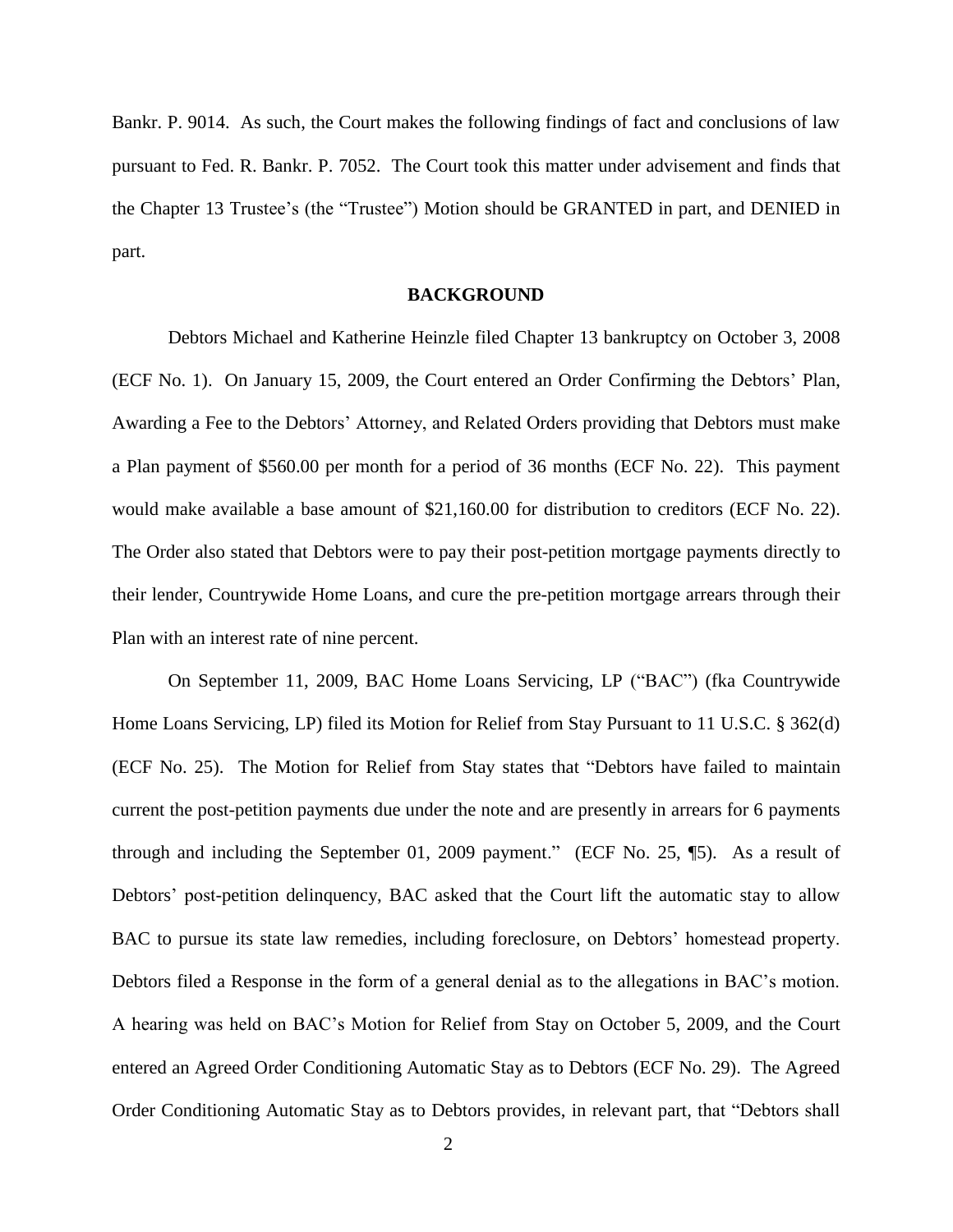have 30 days from the date of the hearing or before November 4, 2009 to modify Debtors' Chapter 13 Plan to include all post-petition arrearages and attorney's fees and costs in the total amount of \$6,460.90 to be paid by the Chapter 13 Trustee through the Debtors' Chapter 13 Plan." (ECF No. 29, ¶3). Debtors' Chapter 13 Plan was modified by Court order on July 7, 2010, to include Debtors' post-petition arrears for delinquent mortgage payments and to increase the Plan term to sixty months (ECF No. 39).

Debtors' case was marked by a number of other events that underscored Debtors' difficulty in maintaining both Plan and direct mortgage payments. Notably, the Chapter 13 Trustee moved to dismiss Debtors' bankruptcy case on April 20, 2010, (ECF No. 34) and BAC filed a Notice of Termination of Automatic Stay Due to Failure to Cure Default on August 9, 2010 (ECF No. 41).<sup>1</sup> Both documents were subsequently withdrawn.

Pursuant to Fed. R. Bankr. P. 3002.1(f), the Trustee filed her Notice of Final Cure Payment ("Notice") (ECF No. 47). The Trustee indicated in her Notice that she had paid both the pre-petition and post-petition arrears to BAC. Further, pursuant to Fed. R. Bankr. P. 3002.1(g), BAC had 21 days to file a supplement to its proof of claim agreeing with the Trustee's Notice that Debtors' were current on all payments to BAC. On September 27, 2013, BAC filed its Statement in Response to Notice of Final Cure Payment indicating that it agreed with the Trustee's Notice that Debtors have paid the full amount required to cure the default on BAC's claim, but disagreeing that Debtors are current with respect to all payments required by §  $1322(b)(5)$ .<sup>2</sup> BAC stated that Debtors were delinquent in the amount of \$33,467.35 for roughly thirty post-petition mortgage payments. Based on Debtors' post-petition delinquency on their mortgage payments, the Trustee filed her Motion to Deny Discharge and Dismiss Case.

<sup>1</sup> The Debtors had filed a previous Chapter 13 case, No. 05-52539, which the Court dismissed for failure to comply with stipulations incident to a Trustee's Motion to Dismiss.

<sup>2</sup> Unless otherwise indicated, all references are to 11 U.S.C. *et seq*.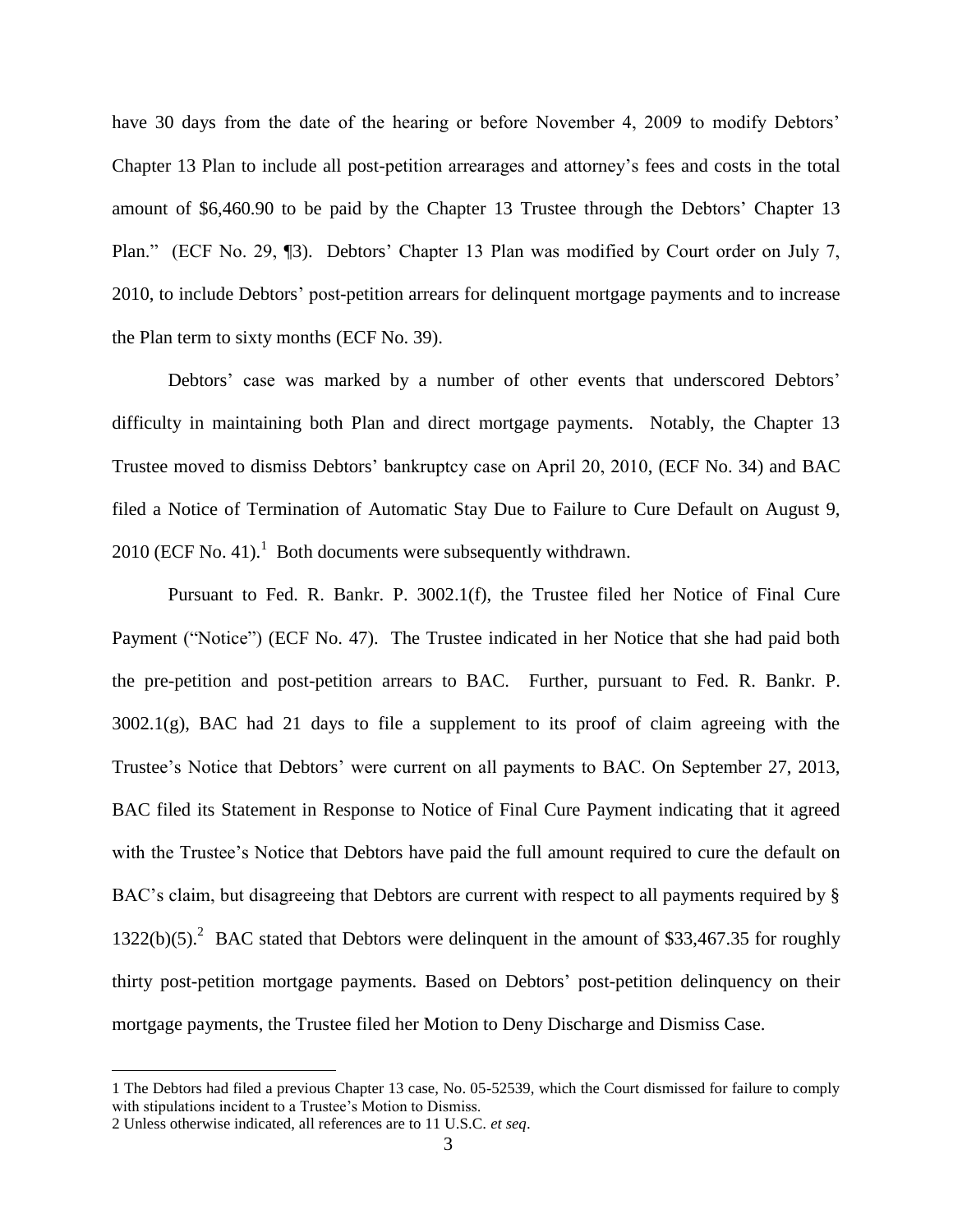#### **PARTIES CONTENTIONS**

The Trustee argues that the:

(1) The confirmed plan implies that Debtors are assuming the duties of the Trustee to make direct payments to creditors. As such, the Trustee asserts that direct payments to the mortgage lender constitute payments under the plan.

(2) Debtors' failure to make the payments due under the plan (including mortgage payments) is a default under the plan. As such, Debtors are not entitled to a discharge under § 1328(a).

(3) Because Debtors have made all payments under the plan for a term of 60 months, the plan cannot be modified. § 1329(c). As such, because the plan term is completed and Debtors may not now modify the plan to cure a plan default, the Trustee maintains that dismissal of the case is appropriate.

In response, Debtors argue that "payments under the plan" is an undefined phrase under the Bankruptcy Code. Rather, Debtors ask the Court to examine the language of § 1328(a), which states:

(a) Subject to subsection (d), as soon as practicable after completion by the debtor of all payments under the plan, and in the case of a debtor who is required by a judicial or administrative order, or by statute, to pay a domestic support obligation, after such debtor certifies that all amounts payable under such order or such statute that are due on or before the date of the certification (including amounts due before the petition was filed, but only to the extent provided for by the plan) have been paid, unless the court approves a written waiver of discharge executed by the debtor after the order for relief under this chapter, the court shall grant the debtor a discharge of all debts provided for by the plan or disallowed under [section 502](https://a.next.westlaw.com/Link/Document/FullText?findType=L&pubNum=1000546&cite=11USCAS502&originatingDoc=N678D80D0141011DAA8F4B82DB65BCEEF&refType=LQ&originationContext=document&transitionType=DocumentItem&contextData=%28sc.UserEnteredCitation%29) of this title, except any debt—

. . .

Debtors argue that, under § 1328(a), the phrase "payments under the plan" means those payments Debtors make directly to the Chapter 13 Trustee as specified in the Plan. Debtors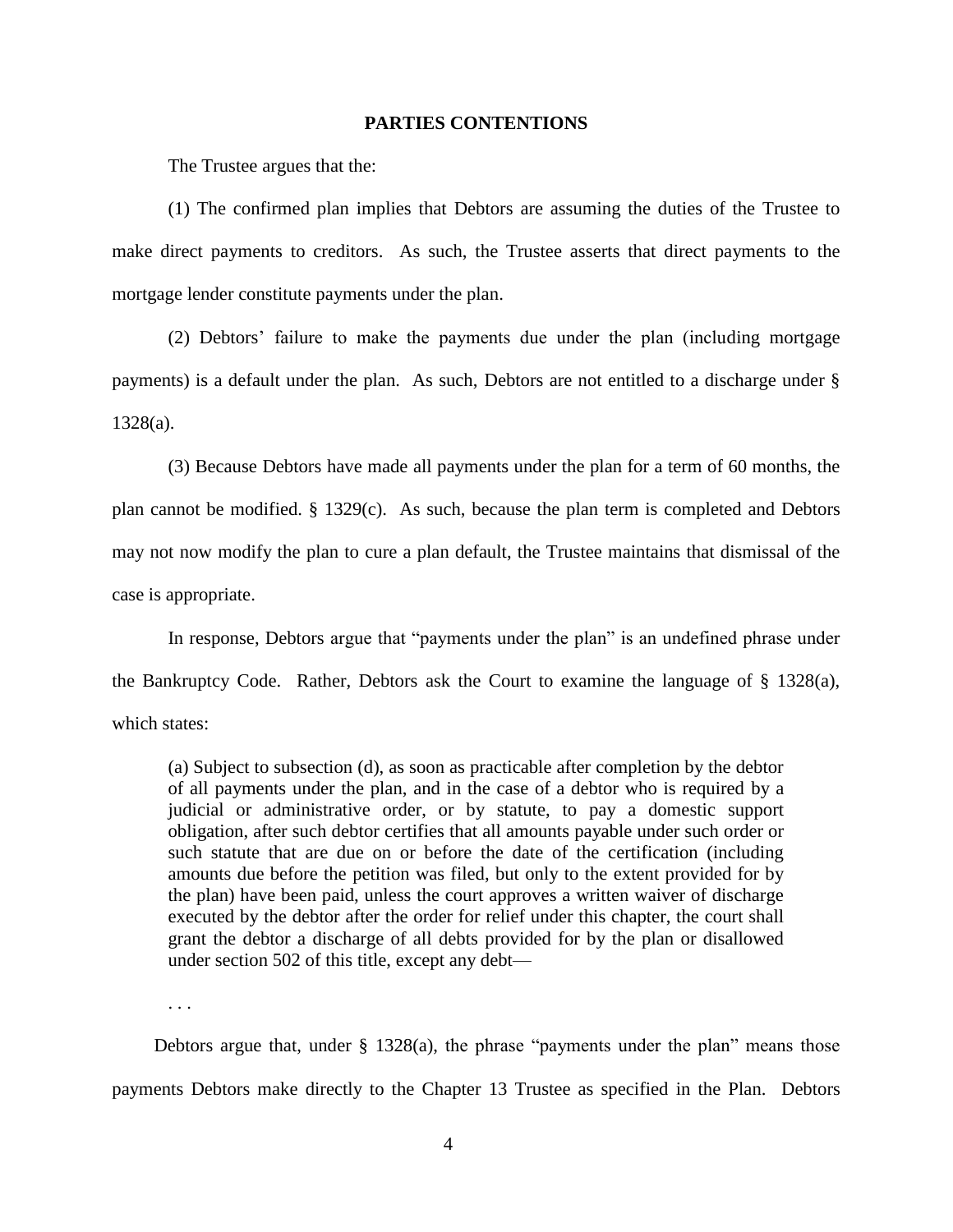maintain that the phrase "after completion by the debtor of all payments" denotes only those payments the debtor makes to the Trustee. Further, when examining the context of payments "under" the plan, the proper construction is to conclude that "under" only refers to Chapter 13 plan payments, not payments made directly to a mortgagee. Debtors suggest that *Colliers on Bankruptcy* supports such a conclusion. *See* 8 *Collier on Bankruptcy*, ¶ 1328.02 (16th ed. 2013) ("[t]he phrase 'completion by the debtor of all payments under the plan' in  $\S$  1328(a) clearly refers to payments made by the debtor to the trustee"). Debtors further maintain that payments to the mortgagee are controlled by the mortgage note, and not the Plan.

In addition, Debtors' argue that the Court should adopt their construction of § 1328(a) that a discharge must be granted when plan payments, not post-petition mortgage payments, are made because such a construction harmonizes the language in §§ 1328(a) and 1329(a). Debtors reason that, because  $\S$  1329(a) precludes further modification of the plan after all payments are made under the plan, allowing the Trustee to object to Debtors' discharge after all payments are completed under the plan for purposes of receiving a discharge under § 1328(a) would mean that the plan is deemed "completed" for purposes of  $\S$  1329(a), but not for purposes of  $\S$  1328(a). Debtors posit that such a conclusion places the purpose and intent of §§ 1328(a) and 1329(a) at odds. *See In re Ezzell*, 438 B.R. 108, 115-16 (Bankr. S.D. Tex. 2010) (both provisions should be read harmoniously).

#### **FINDINGS OF FACT**

No evidence was taken at the hearing and both parties stipulated as to the operative facts. Specifically, Debtors completed all plan payments, including payment of BAC's pre-petition arrears and those post-petition arrears cured by the Trustee pursuant to the Order Conditioning the Stay. The only "default" under the Plan was Debtors' failure to make their post-petition mortgage payments directly to the mortgagee. Absent this delinquency, Debtors would be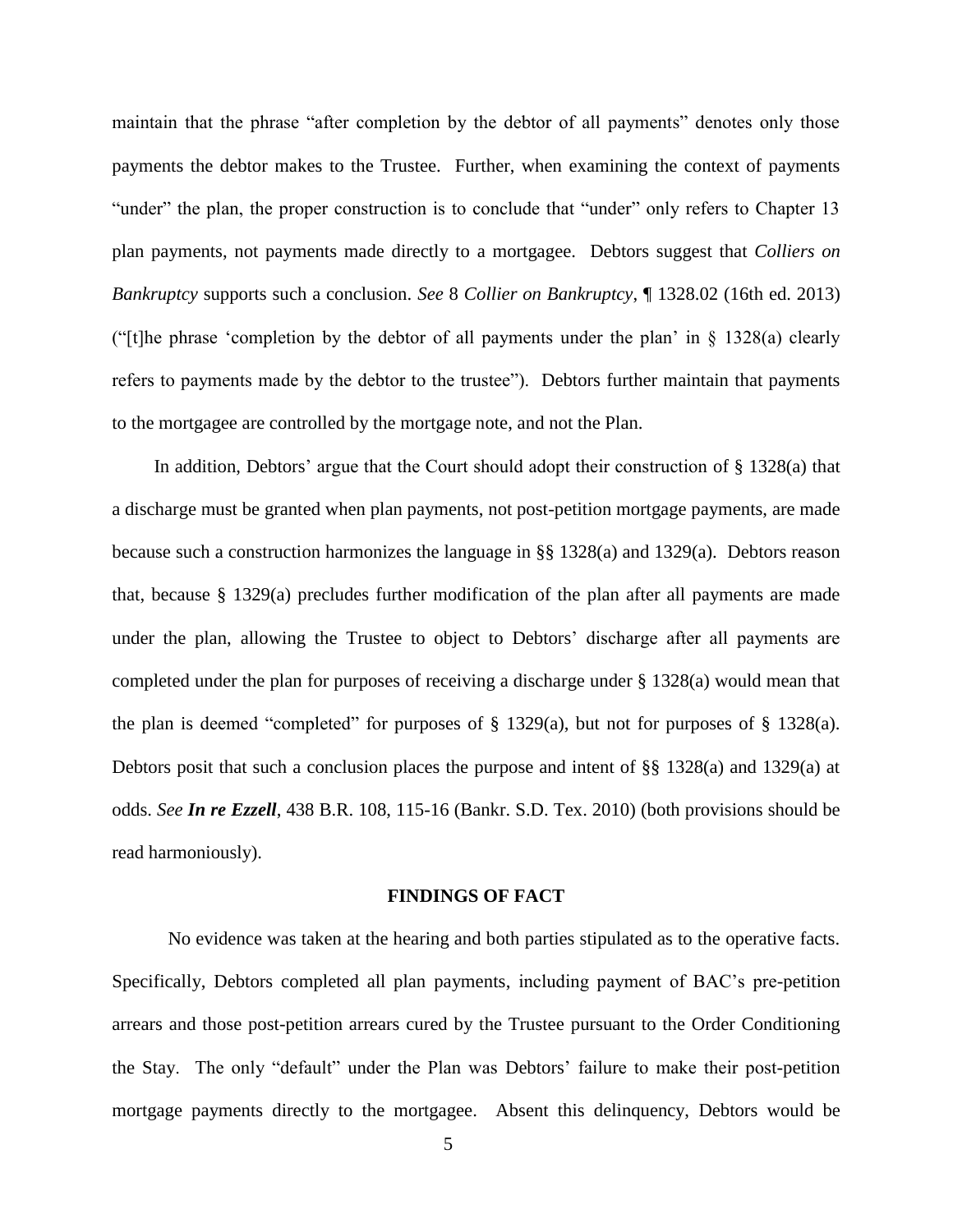entitled to a discharge under § 1328(a).

 $\overline{a}$ 

### **CONCLUSIONS OF LAW**

As an initial matter, the Court notes that the San Antonio Division of the Western District of Texas is not a "conduit"<sup>3</sup> mortgage division. That is, debtors in this division are not required to make their post-petition mortgage payments through the Trustee who, in turn, would remit the payments to the mortgage lender. Conduit mortgage divisions or districts require debtors to make their post-petition mortgage payment to the trustee if the debtors were delinquent in making mortgage payments prior to filing Chapter 13 bankruptcy.<sup>4</sup>

In non-conduit districts or divisions, a debtors' failure to make post-petition payments to their mortgage lender generally leads to the lender filing a motion for relief from stay with the attendant result being that the parties reach an agreement to allow the debtors to cure the delinquency through the plan or the stay is lifted. In these districts or divisions, there is no independent requirement to pay post-petition mortgage payments to the Chapter 13 Trustee who would in turn make the requisite payments to the mortgage lender.

In addition, like most bankruptcy courts, the San Antonio Division uses a "form" plan. The form plan in this division has language governing the debtor's duties pursuant to the plan, and identifies which creditors will be paid pursuant to the plan and how they will be paid. Both the Trustee and Debtors' counsel argued that particular provisions of the form plan govern this Court's determination as to whether Debtors' mortgage payments constitute payments under the

<sup>3</sup> A "conduit" mortgage division or district is one in which the debtors include in their plan payments their postpetition mortgage payment as well. The Chapter 13 trustee acts as the disbursing agent to the mortgage lender. The rationale behind such a practice is that it ensures debtors remain current on both plan and mortgage payments. It also allows the Chapter 13 trustee the ability to monitor changes in escrow accounts and verify if the mortgage lender is asserting unwarranted charges during the pendency of the case.

<sup>4</sup> For the twelve-month period ending September 30, 2005, the majority of Chapter 13 trustees across the nation utilized conduit mortgage payments. Sixty percent of the trustees made at least some conduit mortgage payments during FY 2005, and 47 percent used the practice almost exclusively. *See* Gordon Bermant & Jean Braucher, *Making Post-Petition Mortgage Payments Inside Chapter 13 Plans: Facts, Law, Policy*, 80 Am. Bankr. L. J. 261, 270 (2006).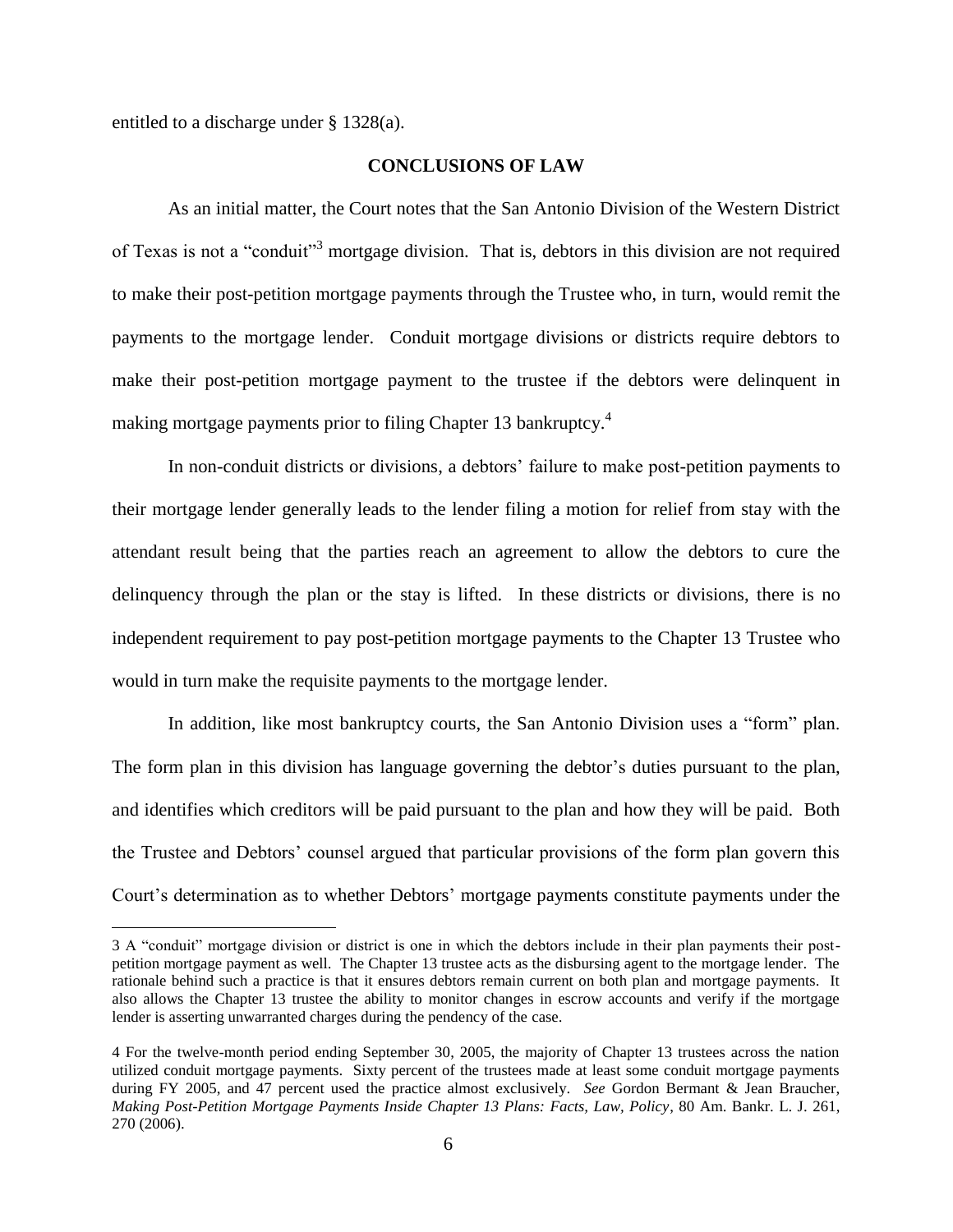plan. The question of whether a post-petition mortgage payment is a payment under the plan determines whether delinquent mortgage payments are a material default under the plan, thereby precluding a discharge under § 1328(a).

#### **I. How Does 11 U.S.C. § 1322(b)(5) Apply?**

Debtors and Trustee agree that Debtors' post-petition mortgage delinquency is not discharged under §§ 1322(b)(5) and 1328(a)(1). Section 1322(b)(5) allows a debtor to cure a default on a long term secured or unsecured debt in which the last payment is due after the final date on which the final payment is due under the plan. 8 *Collier on Bankruptcy* ¶ 1322.09[1] (16th ed. 2011). In this case, Debtors proposed to cure their mortgage delinquency pursuant to their plan. It is uncontroverted that Debtors' mortgage obligations continue after plan payments. Section  $1328(a)(1)$  states that a debt provided for under §  $1322(b)(5)$  is not discharged. Nonetheless, Debtors correctly argue that a failure to make post-petition mortgage payments is not a specific basis to deny their Chapter 13 discharge under § 1328(a).

The Court also agrees with Debtors' assertion that a full discharge is not necessary to protect the interest of the mortgage lender. Debtors concede that their mortgage debt survives discharge under § 1328(a)(1). Debtors also acknowledge that the mortgage lender may proceed under its state law remedies, including foreclosure, even after Debtors' receive a discharge. With these acknowledgements, Debtors posit why the Court should consider denying their discharge if the lender and the creditor body appears completely disinterested because no party other than the Trustee is asking the Court to deny Debtors' discharge.

As such, the linchpin question that the Court must answer is whether payments pursuant to  $§$  1322(b)(5) constitute "payments under the plan." If  $§$  1322(b)(5) payments are deemed "under the plan," Chapter 13 debtors must maintain their post-petition mortgage payments in order to be entitled to receive a discharge upon completion of the plan's term. If  $\S$  1322(b)(5)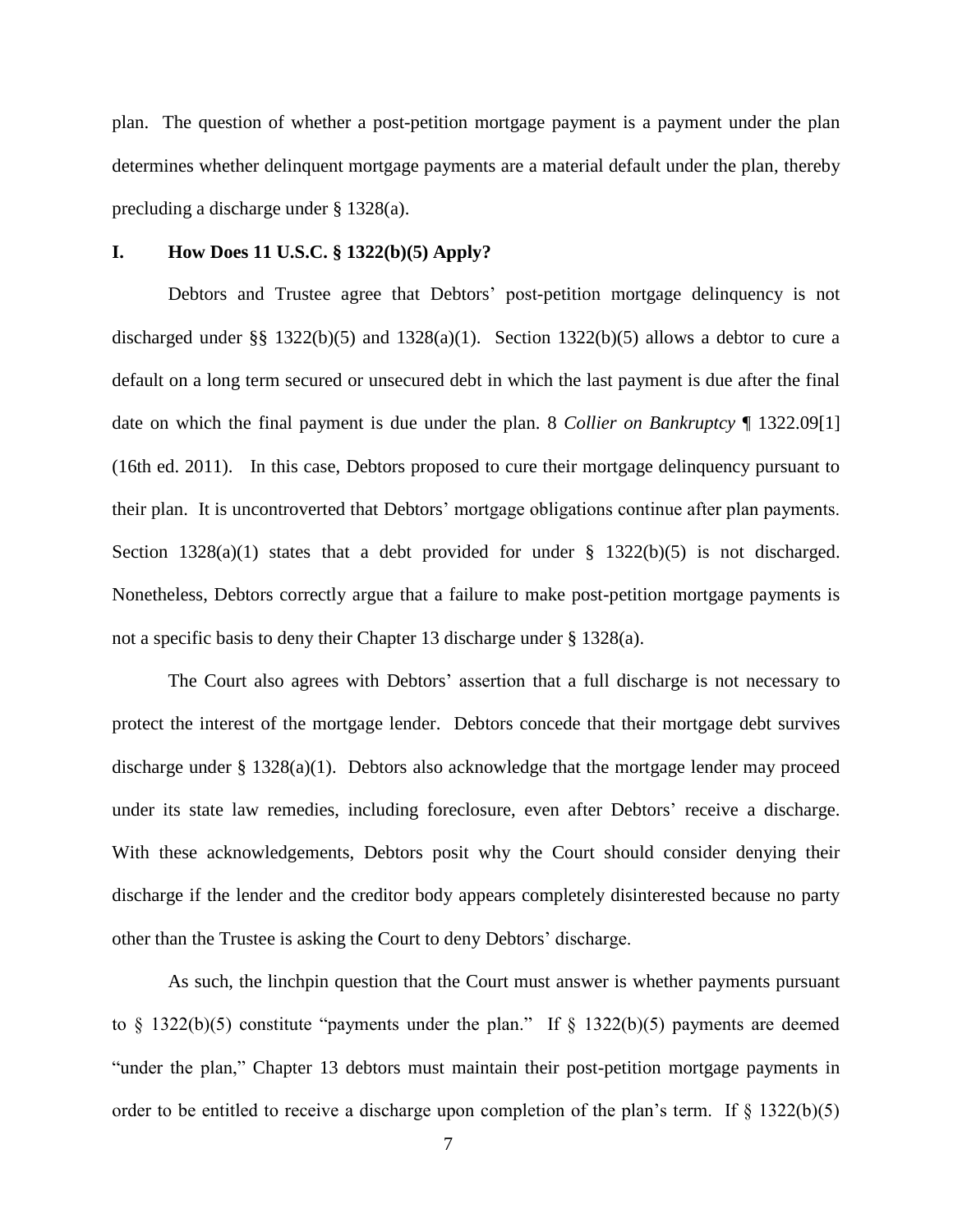payments are not considered "under the plan," then debtors may receive a discharge notwithstanding their failure to maintain their post-petition mortgage payments.

## **II. Are Direct Payments to the Mortgage Lender Pursuant to § 1322(b)(5) Considered Payments "Under the Plan"?**

Notwithstanding Debtors' arguments concerning what constitutes payments under and outside the plan, courts in this circuit and elsewhere have concluded that payments made directly to a mortgagee are plan payments. The Fifth Circuit held in *In re Foster*, 670 F.2d 478 (5th Cir. 1982), that mortgage payments made by the debtors directly to their lender constitute plan payments despite the debtors' characterization that the payments were being made outside the Chapter 13 plan. In *Foster*, the bankruptcy court denied confirmation of the debtors' Chapter 13 plan because the debtors proposed to make their post-petition mortgage payments directly to their mortgage lender. *Id.* at 482. The bankruptcy court concluded that Chapter 13 policy requires that all payments must be made to the trustee and through the plan. *Id*.

In *Foster*, the Fifth Circuit began its analysis by discussing the basic components of Chapter 13 plans and analyzing the treatment of secured claims under §§ 1322 and 1325. The court then focused its analysis on the ambiguity of the term "outside the plan." The Fifth Circuit noted the historical context regarding the term "payments outside the plan" began with the Bankruptcy Act of 1898. The court stated:

The question whether claims were dealt with by the plan or were treated outside the plan was significant under the Bankruptcy Act of 1898, precursor of the present Bankruptcy Code, because the Act required that secured creditors whose claims were dealt with by a plan approve the plan. As explained in *[In re Blevins](https://a.next.westlaw.com/Link/Document/FullText?findType=Y&serNum=1979139879&pubNum=164&originationContext=document&transitionType=DocumentItem&contextData=%28sc.UserEnteredCitation%29#co_pp_sp_164_443)*, 1 B.R. 442, [443 \(Bkrtcy.S.D.Ohio 1979\),](https://a.next.westlaw.com/Link/Document/FullText?findType=Y&serNum=1979139879&pubNum=164&originationContext=document&transitionType=DocumentItem&contextData=%28sc.UserEnteredCitation%29#co_pp_sp_164_443) cited by the bankruptcy court:

(B)ecause of the provision in s 652 of Chapter XIII that 'secured creditors whose claims are dealt with by the plan' had to accept such a plan, the practice developed in Chapter XIII that certain secured creditors were not dealt with by the terms of the plan, but rather were to be treated 'outside' the provisions of the plan. This practice was intended to avoid the problem of a rejecting secured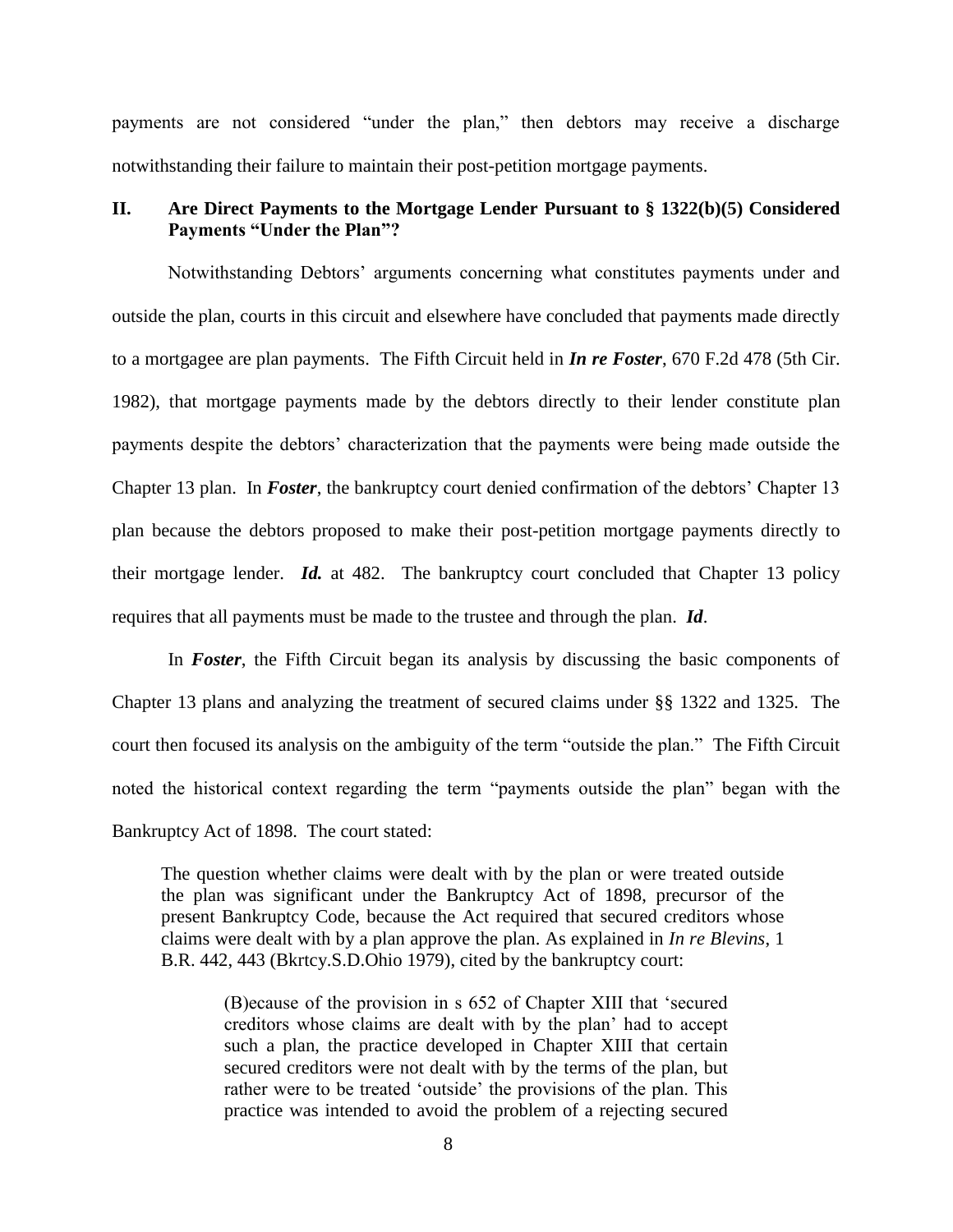creditor being dealt with by the plan, and thus creating, in the view of some courts, a bar to confirmation.

*Foster,* 670 F.2d at 485 (quoting *In re Blevins*, 1 B.R. 442, 443 (Bankr. S.D. Ohio 1979)).

The Fifth Circuit then agreed with the debtors in finding that they could act as disbursing agents under their plan for purposes of paying their mortgage lender directly subject to meeting the feasibility test of § 1325(a)(6). *Foster,* 670 F.2d at 486. Moreover, the court agreed with the debtors that Congress left open, in § 1326(b)<sup>5</sup>, the debtors' ability to make direct disbursements to creditors under the plan. *Id*. (citations omitted). The Fifth Circuit concluded that by allowing the debtors to make payments outside the plan to a creditor, the debtors were availing themselves of Congressional intent permitting flexibility in proposing Chapter 13 plans and the payment of claims. *Id*. As such, the court found that, under this "flexible approach" paradigm, it would be appropriate for debtors to serve as disbursing agents for mortgage payments, subject to the sound discretion of the bankruptcy court while meeting the requirements of § 1325. *Id*. (citations omitted).

In addition, the Fifth Circuit also analyzed the terminology of "outside the Plan" as it related to treatment of fully secured mortgage claims. The court first made the distinction between unsecured, partially secured, and fully secured claims as to their treatment outside the plan; noting that the issue of unfair discrimination (preferential payment of some claims outside the Chapter 13 plan) is not implicated by paying fully secured claims outside the plan. *Id*. at 488. The Fifth Circuit found that there is no issue as to unfair treatment of fully secured claims because those claims must be separately treated under § 1325(a)(5). *Id*. The court then found that:

<sup>5</sup> (b) Before or at the time of each payment to creditors under the plan, there shall be paid--

<sup>(1)</sup> any unpaid claim of the kind specified in section  $507(a)(2)$  of this title;

<sup>(2)</sup> if a standing trustee appointed under [section 586\(b\) of title 28](https://a.next.westlaw.com/Link/Document/FullText?findType=L&pubNum=1000546&cite=28USCAS586&originationContext=document&transitionType=DocumentItem&contextData=%28sc.Category%29#co_pp_a83b000018c76) is serving in the case, the percentage fee fixed for such standing trustee under section  $586(e)(1)(B)$  of title 28; and ...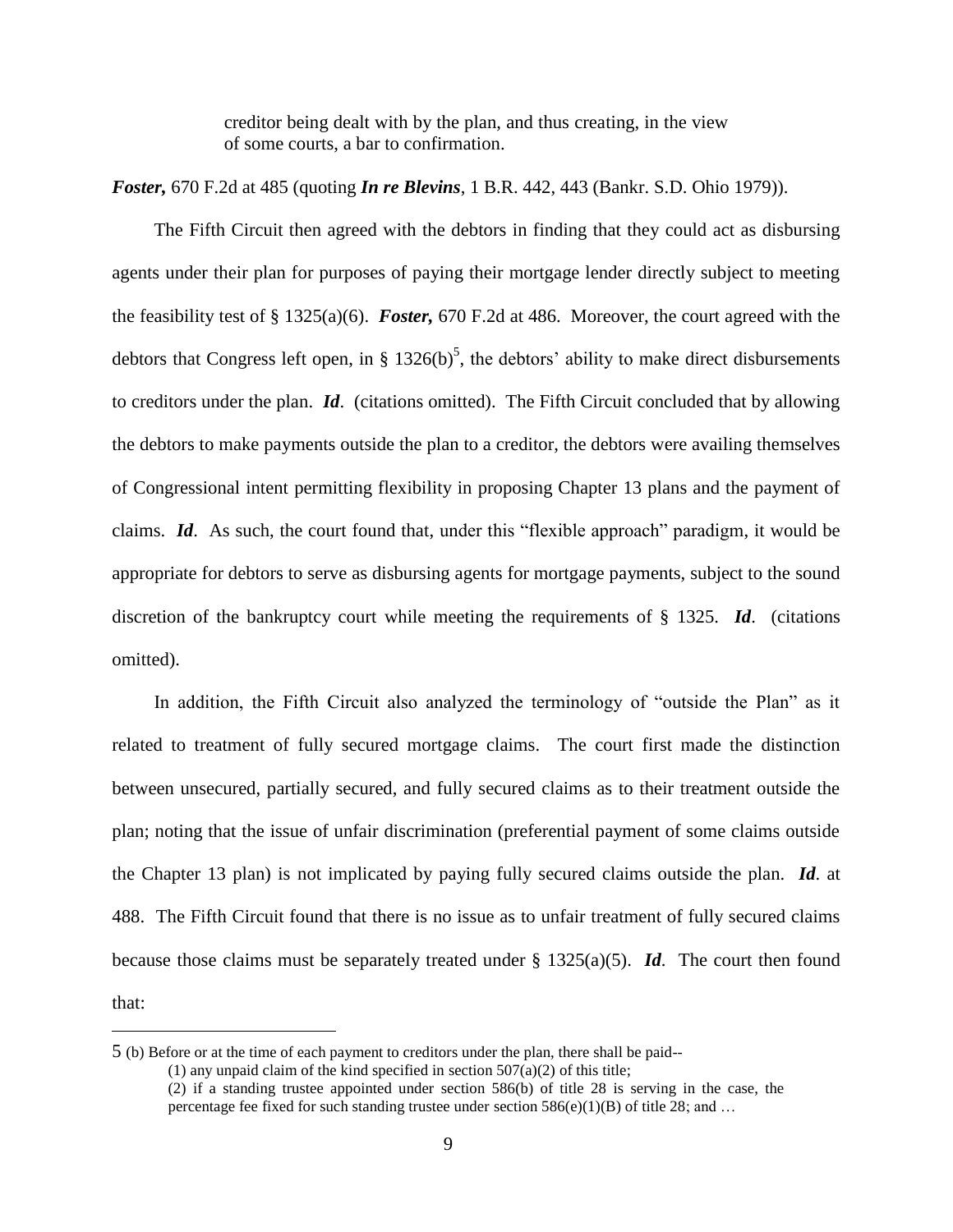Several sections of Chapter 13 refer to payments "under the plan" (§§ 1302(e)(2) or 1326(b)) or to claims "provided for by the plan,"  $(\frac{8}{8}$  1325(a)(5) and 1328(a)) suggesting that Congress contemplated that there might be payments not "under the plan" or claims not "provided for by the plan." Although we do not say that such statutory language must always be so read, such a reading in this case seems consistent with Congress' intent that debtors be given substantial flexibility in formulating Chapter 13 plans. [Section 1325\(a\)\(5\),](https://a.next.westlaw.com/Link/Document/FullText?findType=L&pubNum=1000546&cite=11USCAS1325&originatingDoc=I71c8905b92d111d993e6d35cc61aab4a&refType=LQ&originationContext=document&transitionType=DocumentItem&contextData=%28sc.UserEnteredCitation%29) for instance, sets out criteria for the treatment of allowed secured claims "provided for by the plan."

*Id.* at 488.

The court also addressed the issue of whether the direct payment of post-petition mortgage payments would be impermissible because direct payments would not include a Chapter 13 trustee commission. The court found the question of a trustee commission subsumed into the discretion of the bankruptcy court in terms of how a fee may be affected by direct mortgage payments. *Id.*; *see also In re Reid*, 179 B.R 504, 507-08 (E.D. Tex. 1995) (decision as to whether the debtor may act a disbursing agent left to sound discretion of the bankruptcy judge), *aff'd*, 77 F.3d 472 (5th Cir. 1995); *Cohen v. Lopez (In re Lopez)*, 550 F.3d 1202 (9th Cir. 2008) (Code does not require that payments to a mortgagee be made through the trustee). More importantly, the Fifth Circuit recognized that the primary reason that the debtors wanted to pay their post-petition mortgage payment directly to the lender was to avoid the inclusion of a trustee commission which allowed their plan to be more feasible. *Foster,* 670 F.2d at 491-92. As such, the court held that payments made directly to a mortgage lender was part of the overall flexibility of the Chapter 13 plan process and that a bankruptcy court could factor into its discretion whether the direct payments to a mortgagee were permissible under the facts and circumstances of the case. *Id*. The Fifth Circuit then held:

In summary, in its efforts to make Chapter 13 an attractive alternative for overextended debtors, Congress provided for a significant amount of flexibility in the debtor's plan formulation. Two examples appear in this case: the choice of disbursing agent and the choice of how to deal with fully secured mortgage claims.… Our greatest concern in this case, though, is the use of these issues as a semantic battleground for what we believe to be the real concern in this case-the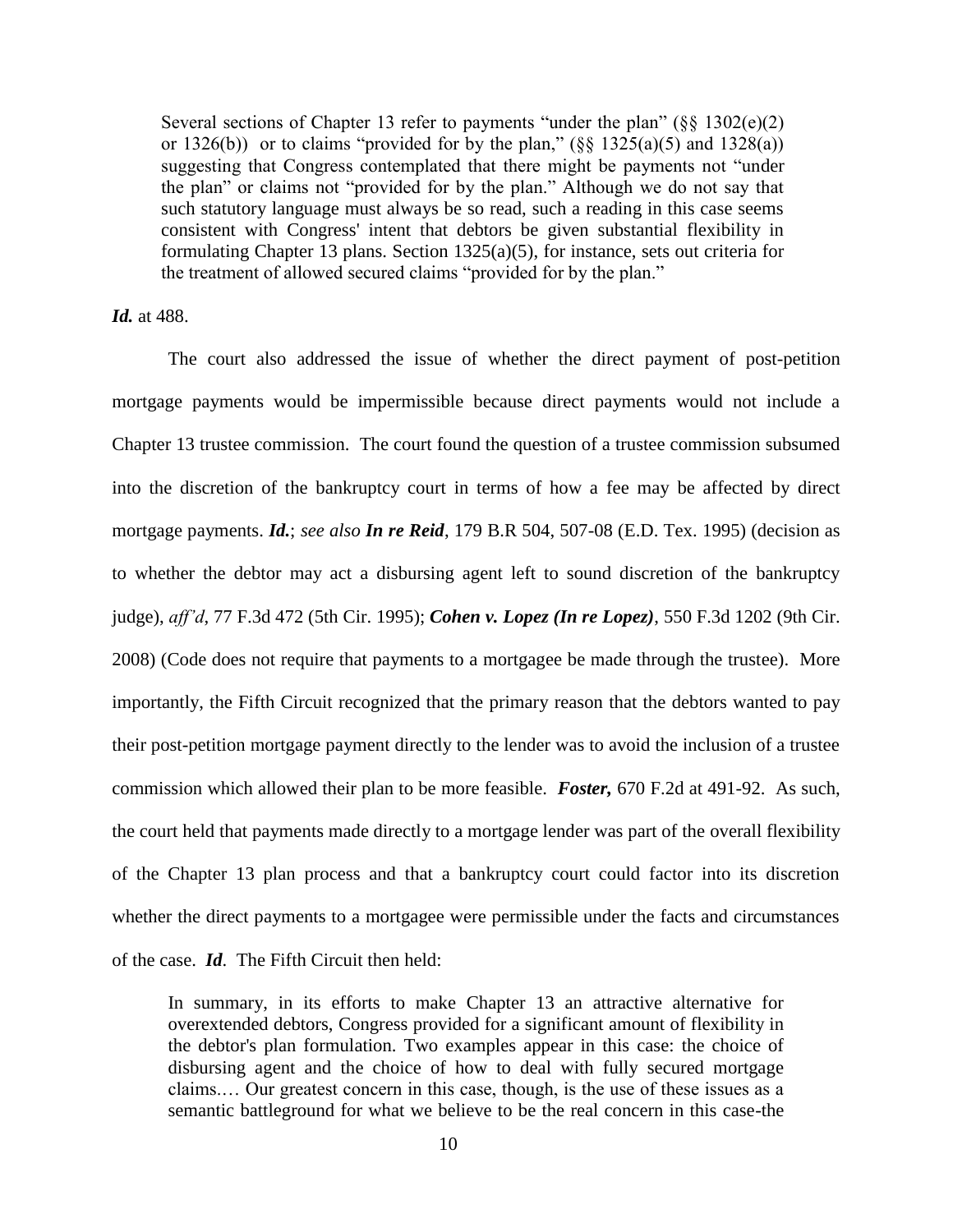trustee's fee. Clearly this is the primary reason for the Fosters' desire to serve as disbursing agents and to label their payments as "outside the plan." We are satisfied that Congress did not intend the trustee's fee to turn on the labels employed by a debtor. In determining what payments are subject to the fee, then, we look to the actual treatment of the claims and not the semantic treatment. Specifically, in this case, we find no warrant in the Bankruptcy Code for labelling [sic] part of the treatment of a claim "outside the plan" and part of it "under the plan" where the entire treatment is that which has been made available to the debtor through the provisions of Chapter 13.

*Foster,* 670 F.2d at 492-93.

 $\overline{a}$ 

The Fifth Circuit's analysis in *Foster* supports the Trustee's contention that payments

made directly to a mortgage lender are payments made under the plan.<sup>6</sup> Bankruptcy courts have

followed *Foster's* analysis in holding that direct mortgage payments are payments under the

plan. For example, in the Southern District of Texas (a "conduit" district), the court held:

The term "under the plan" properly refers to any payment made pursuant to the provisions of a Chapter 13 plan, regardless of whether such payment is made through the trustee or by a debtor directly to a creditor. Unfortunately, over the years, certain nomenclature has evolved which has led to confusion over the meaning of the phrase "under the plan." The term "outside the plan" is bankruptcy parlance that has been used to describe a [postpetition mortgage] payment made by a debtor directly to a creditor without going through the Chapter 13 trustee. Some practitioners and courts believe that making a payment "outside the plan" means that the payment is not made "under the plan." Conversely, the term "inside the plan" has been used to describe a payment made by a debtor through the trustee, and some practitioners and courts believe that only such payments as these are made "under the plan." This Court disagrees with both of these views. Every Chapter 13 plan which this Court has reviewed reflects which claims will be paid through the trustee and which claims will be paid directly by the debtor; therefore, *when the plan is confirmed, all payments that are referenced in the plan, regardless of whether they are made by the trustee or directly by the debtor, are payments made "under the plan.*" For these reasons, the Court believes that the use of the terms "outside the plan" and "inside the plan" are confusing. It would be preferable to discard the use of these two phrases and, instead, use the phrases "payments through the trustee" and "direct payments by the debtor"—all of which are payments made "under the plan."

*In re Perez*, 339 B.R. 385, 390 n.4 (Bankr. S.D. Tex. 2006) (internal citations omitted)

<sup>6</sup> The Debtors argue that the terms of the plan control, and, as such, once plan payments are completed they have fulfilled their requirements to achieve a Chapter 13 discharge. Under *Foster*, this assertion is incorrect. Plan payments are not completed until all payments are made pursuant to the plan, including mortgage payments.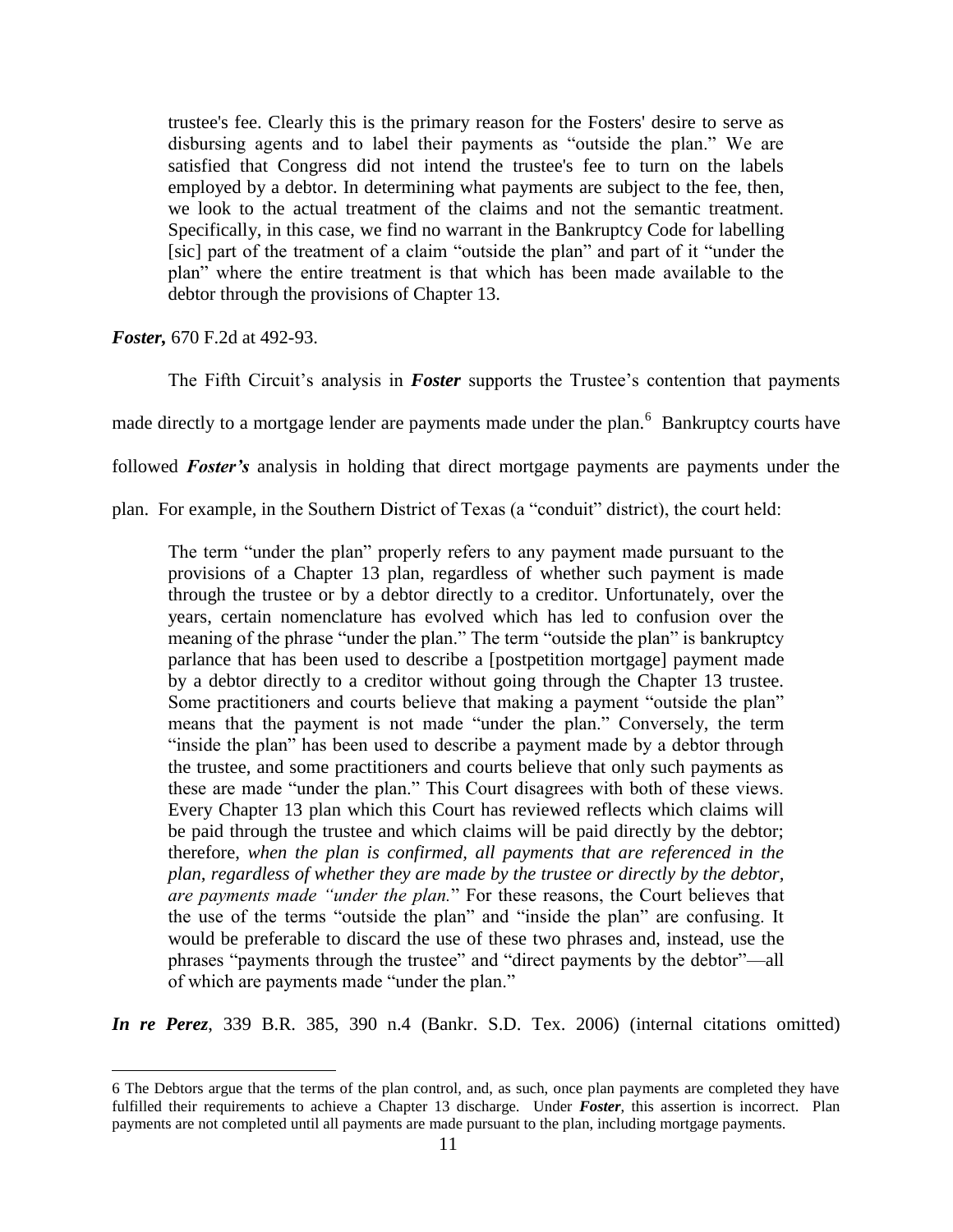(emphasis added), *aff'd*, 373 B.R. 468 (S.D. Tex. 2007); *see also Giesbrecht v. Fitzgerald*, 429 B.R. 682, 690-91 (9th Cir. BAP 2010) ("Bankruptcy courts may require that payments be made through the plan based on specific factors or reasons such as administrative efficiency, tracking of payments, fairness and treatment of creditors, and the determination that there is a reduction of plan failure when all payments are made through the plan") (citations omitted); *In re Padilla*, 365 B.R. 492, 502 (Bankr. E.D. Pa. 2007) ("[I]t is a misstatement to refer to a debtor's postpetition contractual payments as being 'outside the plan' . . . . [Rather,] [i]t follows that a debtor's contractual postpetition payments are made *pursuant to the plan*, *not outside the plan*.") (emphasis in original).<sup>7</sup>

In following the Fifth Circuit's analysis in *Foster* that semantics do not alter the fact that mortgage payments are payments made pursuant to the plan, Debtors arguments to the contrary fail. Debtors maintain that § 1328(a) requires that they receive their discharge once they complete their plan payments, exclusive of any mortgage delinquency. Second, Debtors argue that "payments under the plan" are only those payments "guided by" or "controlled by" their Plan (ECF No. 55, p. 6). Further, Debtors argue that payments made directly to the mortgage lender are not payments "guided by" or "controlled by" the plan.

The fact remains, however, that Debtors did not make all their payments under their Chapter 13 plan. Debtors are entitled to receive a discharge only when they meet all the requirements of Chapter 13, including payments under the plan and the "maintain and cure" provisions of § 1322(b)(5). Debtors do not receive a discharge if they are unable to make both plan and post-petition mortgage payments. Plans are contracts between Debtors and their creditors; the Court sees little reason to excuse non-payment of a mortgage simply because no

<sup>7</sup> The court in *In re Venuto*, 343 B.R. 120, 133 (Bankr. E.D. Pa. 2006), observed that "common sense suggests that for a debtor to cure a prepetition delinquency under  $\S 1322(b)(5)$ , there must come a point in time when the debtor is current on the postpetition monthly installments … and the creditor has received distributions from the trustee which satisfy prepetition arrears."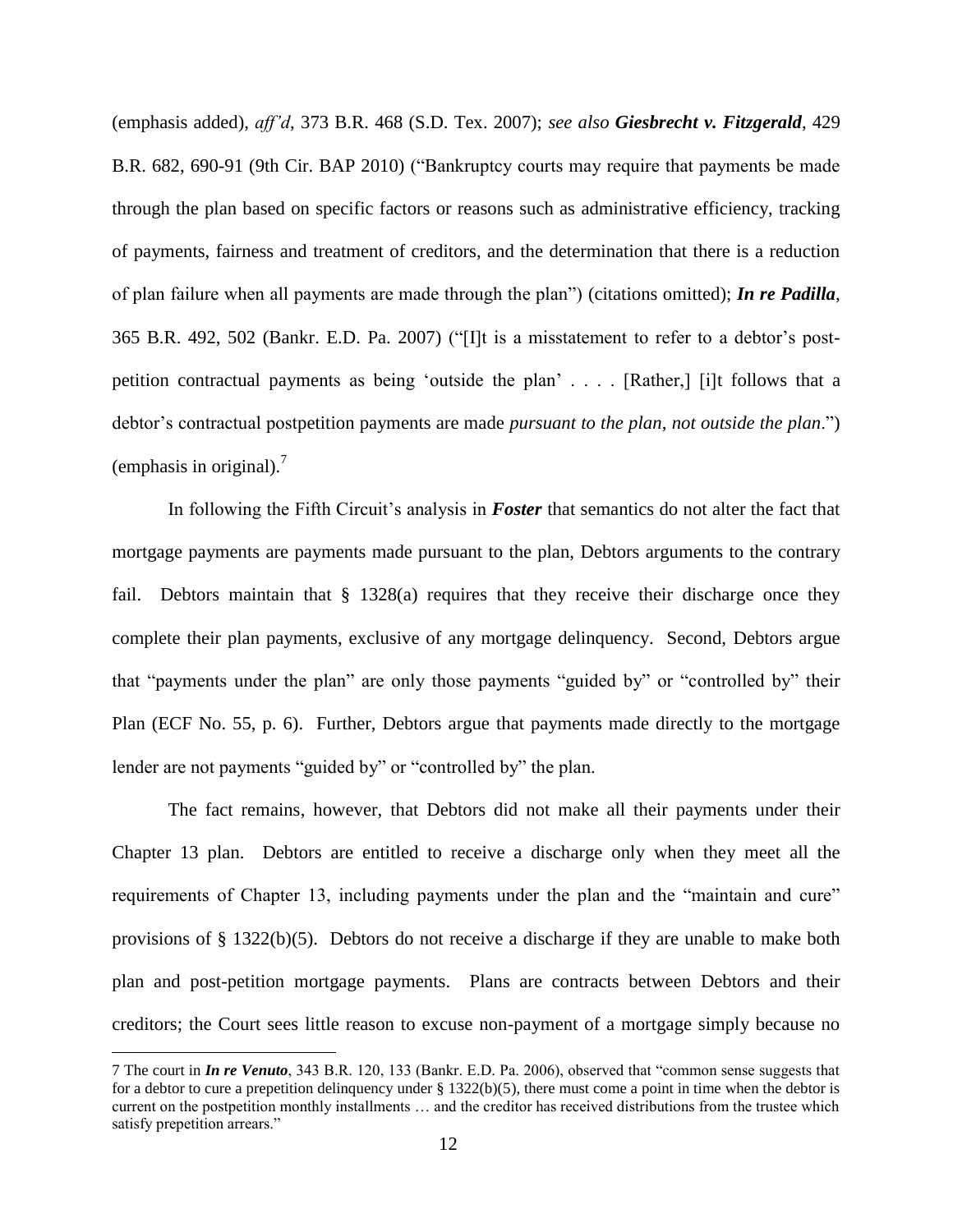one other than the Trustee objects. Further, at the time of confirmation, Debtors represented in their Plan that they could make both their Chapter 13 plan payments and direct payments to their mortgage lender. That representation was inaccurate.

Based on the legal conclusion that post-petition mortgage payments are plan payments, Debtors' arguments fail because Debtors have not made all of their payments pursuant to the plan. Moreover, Debtors' assertions fail because case law demonstrates that mortgage payments are payments that are guided by or controlled by the plan. The fact that there is a contractual relationship between Debtors and their mortgage lender does not alter the conclusion that Debtors' mortgage payments are made pursuant to the plan. The Fifth Circuit in *Foster* found that direct post-petition mortgage payments were part of the overall flexibility of Chapter 13 plan formulation, but that direct payments to mortgage lenders were still part of the plan treatment process. *Foster,* 670 F.2d at 492-93.

Debtors also argue that the Court must limit "payments under the plan" to only payments made to the Trustee so that the Court may harmonize the language of  $\S$ § 1328(a) and 1329(a). Debtors argue that modification of a plan is no longer permitted once the debtor pays the final payment to the trustee under the terms of the plan. § 1329(a). Further, Debtors maintain that § 1328(a) entitles Debtors to a discharge once all payments are made "under the plan." As such, Debtors reason that, to allow the Trustee to deny Debtors' discharge under § 1328(a) because of a material default under the plan, but deem the payments completed under the plan for purposes of no further modifications under § 1329(a), would lead to an inconsistent application of both sections of the Code. The Court disagrees. Debtors have the ability to modify their plan, particularly where there has been a plan default, such as failure to maintain their post-petition mortgage payments. Debtors know that they are not making their mortgage payments; the Trustee does not. By the time Debtors seek a discharge under § 1328(a), the Trustee has no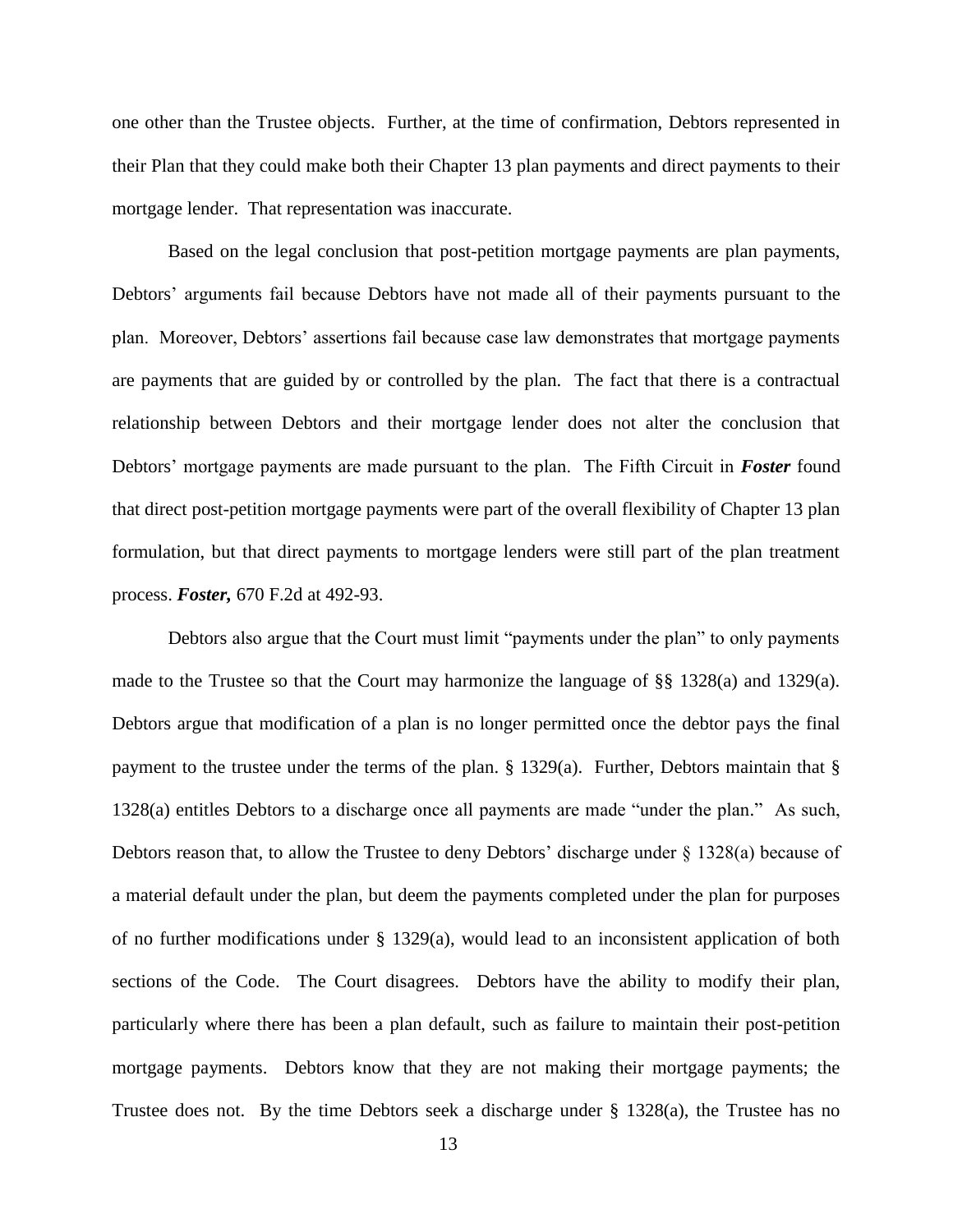recourse other than to seek denial of discharge or dismissal of Debtors' case because Debtors' have failed to modify their plan further to include delinquent mortgage payments.<sup>8</sup> The Court agrees with both Debtors and the Trustee that modification may not occur after completion of the *term* of the plan payments; but disagrees with Debtors that all payments have been made under the plan because they have not.

### **III. The Form Plan**

 $\overline{a}$ 

The San Antonio Form Chapter 13 Plan, (ECF No. 2, pg. 3), has the following language that the Trustee relies upon in support of her arguments:

## **Direct Payments to Creditors**

Certain claims may be paid directly to the holders thereof, not by the Chapter 13 Trustee, but rather by the Debtor(s) or some other party who shall be deemed acting as disbursing agent of the Trustee for payment of such claims. Creditors receiving such direct payments outside the plan may continue to issue payment books, coupons and any other method normally used to make and receive periodic payments and this shall not violate the provisions of 11 U.S.C. § 362.

The Trustee argues that, pursuant to the above-referenced plan provision, Debtors are making payments to the mortgagee as a disbursing agent of the Trustee which is the functional equivalent of Debtors making payments through the Trustee as if the payments were pursuant to a "conduit" plan. Further, the Trustee asserts that because Debtors failed to make post-petition mortgage payments as required in the plan and order confirming plan, Debtors are in material default of the plan.

Debtors instead point to language in the form plan itself that they maintain supports a discharge being entered after all payments to the Trustee have been made:

Regardless of the total term, unless there has been a change in circumstances, the plan shall be deemed to have been completed when the Chapter 13 Trustee has received from or on behalf of the Debtor(s) an amount equal to the number of

<sup>&</sup>lt;sup>8</sup> Debtors may seek to modify their own plan so long as it does not extend the term of the plan beyond sixty months. § 1329(c). Where the debtors have already remained in Chapter 13 for the full sixty month term, modification is no longer available to the debtors or the Trustee.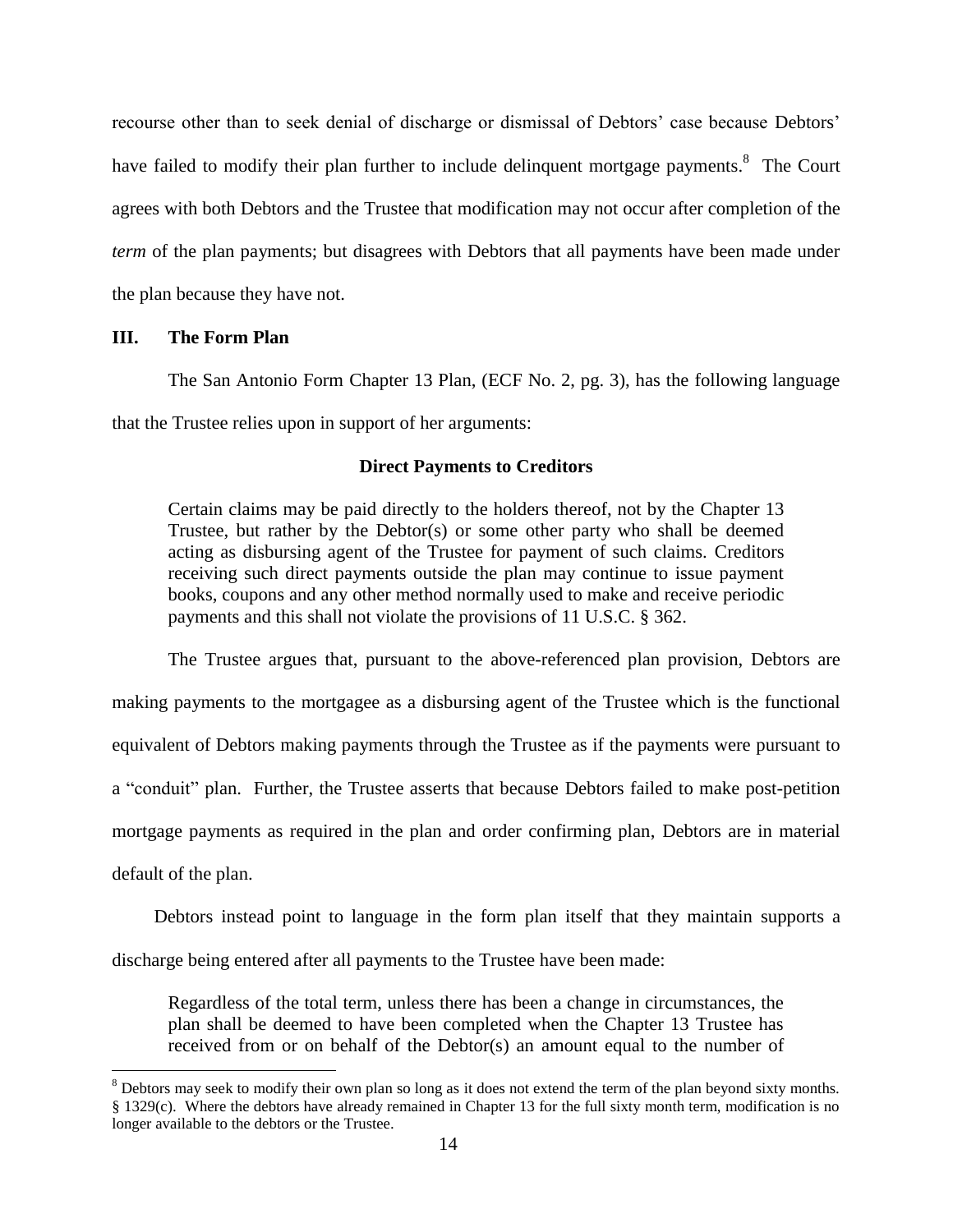months specified in the Plan times the monthly plan payment or an amount necessary to pay the claims of general unsecured creditors in full, whichever first occurs, and as adjusted by any post-confirmation modifications of the amount of the monthly plan payment.

(ECF No. 2, p.1).

Debtors cite this language in the form plan in support of their contention that the plan itself determines that a plan is completed when all payments to the Trustee have been made. Debtors contend that the terms of the plan control and bind all parties. *Meza v. Truman*, 467 F.3d 874, 877 (5th Cir. 2006). Debtors also argue that completion of the plan is not predicated on status of the mortgage being either current or delinquent in payments.

Debtors also believe that the following language in the plan regarding "payments outside the plan" to mortgage lenders is a clear indication that mortgage payments were not intended to be paid under the plan:

Certain claims may be paid directly to the holders thereof, not by the Chapter 13 Trustee, but rather by the Debtor(s) or some other party who shall be deemed acting as disbursing agent of the Trustee for payment of such claims. Creditors receiving such direct payments outside the plan may continue to issue payment books, coupons and any other method normally used to make and receive periodic payments and this shall not violate the provisions of 11 U.S.C. § 362.

. . .

If the payment of any debt is proposed to be paid directly by the Debtor outside the Plan, it is so noted in the "Specific Treatment of Allowed Claims" set forth above.

(ECF No. 2, pp. 3 & 6).

The Court recognizes that there are portions of the form plan that arguably support both the Trustee's and Debtors' positions. Notwithstanding the ambiguity in the form plan, the Court finds that § 1322(b)(5) requires that Debtors cure and maintain payments for long term debt. That is, Debtors may cure a pre-petition mortgage delinquency through the plan, but they must do so by also staying current on their mortgage. Additionally, the Court finds that *Foster*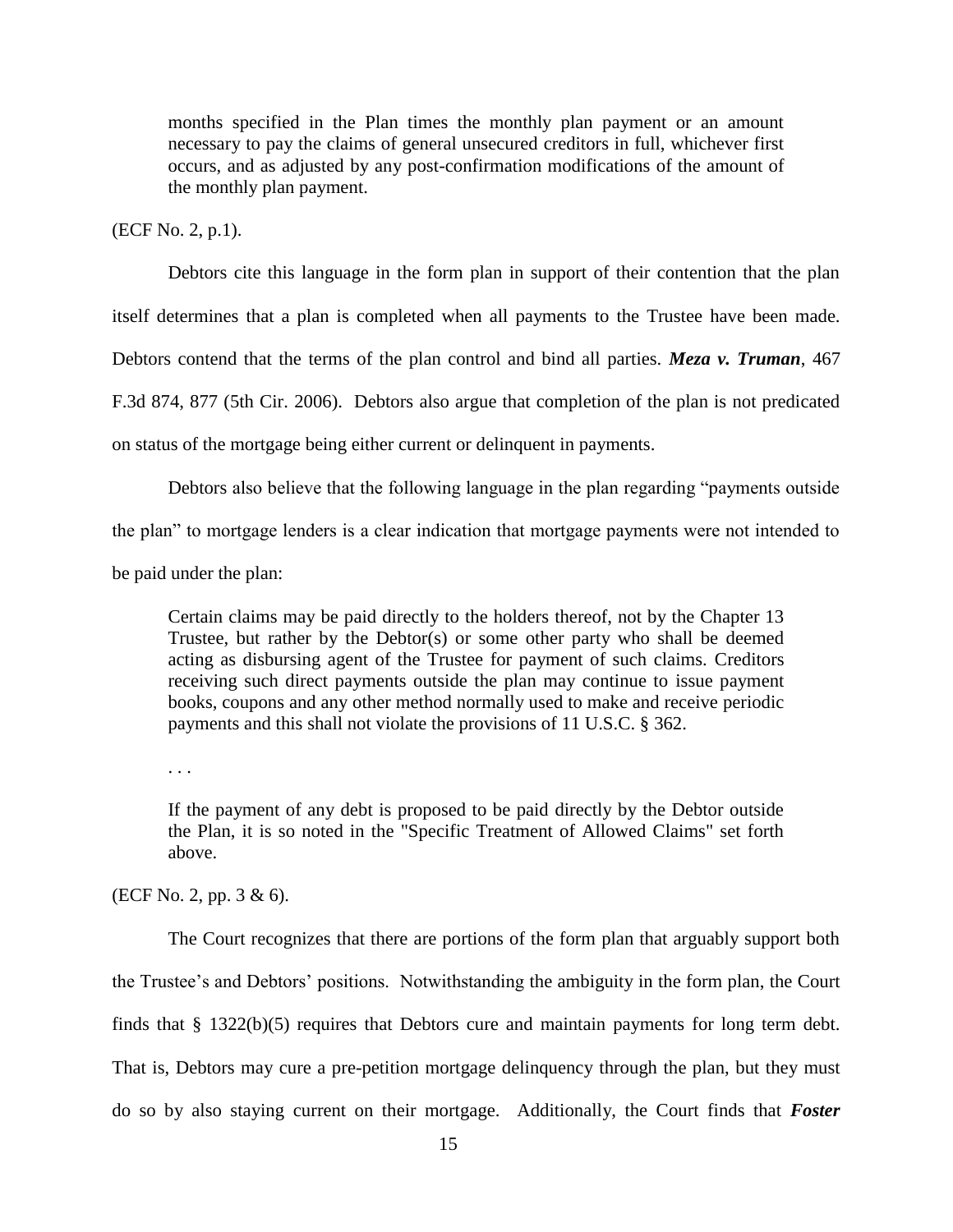dictates that regardless how a plan is written, post-petition mortgage payments are payments made pursuant to the plan and the failure to maintain such payments will result in dismissal, conversion, or denial of discharge.

### **IV. How Should the Court Construe and Apply the Notice Under Rule 3002.1?**

Debtors argue that when the Trustee served her notice under Rule 3002.1, the Trustee is estopped from taking the position that Debtors have not made all their payments under the plan.

Bankruptcy Rule 3002.1(f) states that:

Within 30 days after the debtor completes all payments under the plan, the trustee shall file and serve on the holder of the claim, the debtor, and debtor's counsel a notice stating that the debtor has paid in full the amount required to cure any default on the claim. The notice shall also inform the holder of its obligation to file and serve a response under subdivision (g). If the debtor contends that final cure payment has been made and all plan payments have been completed, and the trustee does not timely file and serve the notice required by this subdivision, the debtor may file and serve the notice.

Debtors cite the language in Rule  $3002.1(f)$  – "after the debtor completes all payments under the plan" – as an admission by the Trustee that once she served her Notice of Final Cure Payment, she adopted the position that Debtors have made all payments under the plan. As such, Debtors maintain that the Trustee is now judicially estopped from asserting that Debtors have not made all plan payments and are subject to dismissal or denial of their discharge.

The Trustee responds by noting that the Notice of Final Cure Payment only requires the Trustee to certify that the debtor has made all payments to cure a default on a claim; that is payments the Trustee makes to the mortgage lender to cure an arrearage. The Trustee notes that the Trustee provides no information to the mortgagee regarding post-petition mortgage payments because Debtors make the post-petition mortgage payments directly to the lender and act as the disbursing agent for the Trustee. Moreover, if the debtor is current on post-petition mortgage payments, the debtor has met the requirements of  $\S$  1322(b)(5), which requires a debtor to cure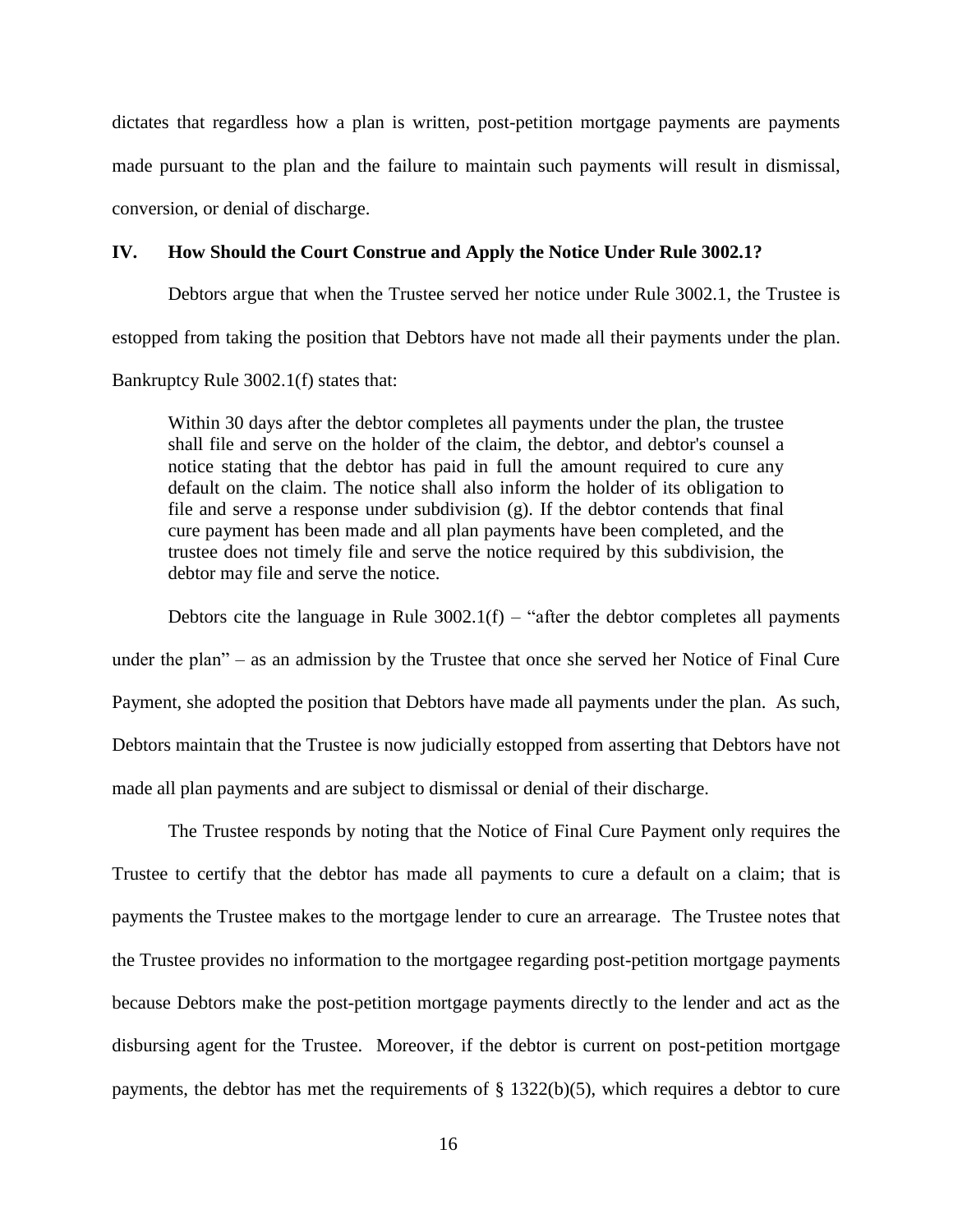and maintain mortgage payments.

In addition, pursuant to Rule  $3002.1(g)$  – Response to Notice of Final Cure Payment – it is the mortgage lender, not the Trustee, who has both the information and duty to report if Debtors have failed to make their mortgage payments post-petition. The Trustee notes that Debtors have the ability under Rule 3002.1(h) to file a motion to determine that the debtor has cured the default and paid all post-petition amounts. As such, the Trustee is not taking inconsistent positions that would lead to the application of judicial estoppel. The Trustee has only certified in her Rule 3002.1(f) notice that she has made all cure payments to the mortgage lender. She cannot certify if Debtors have made all post-petition mortgage payments because she lacks personal knowledge. The Rule 3002.1(f) notice does not certify, as Debtors suggest, that the Trustee has acknowledged that all plan payments have been made, including postpetition mortgage payments. Therefore, judicial estoppel does not apply.<sup>10</sup>

## **V. Is the Failure to Make Post-Petition Mortgage Payments a Basis for a Denial of Discharge?**

The Trustee argues that the failure to make direct mortgage payments post-petition is a material default under the terms of the confirmed plan. The Court agrees. Section  $1307(c)(6)$ 

states that:

<sup>&</sup>lt;sup>9</sup> The Debtors further argue that the only purpose of the Rule 3002.1 notice is to protect unsuspecting debtors from unwarranted mortgage charges and practices. *See In re Sheppard*, 2012 WL 1344112 (Bankr. E.D. Va. April 18, 2012). The Debtors argue that the Trustee is using the notice beyond its intended purpose; that is, to verify mortgage charges and payments and not to be utilized as a basis for dismissal or denial of discharge. The Debtors also maintain that the Trustee may not use the 3002.1 Notice as a means to compel the Debtors to amend their plan or pay the delinquency. That is not what the Trustee is alleging. The Trustee is simply arguing that based on the Debtor's failure to make plan payments, and, that the only notice of the delinquency occurred after all plan payments were supposed to have been made, the only recourse for the Trustee is to ask for dismissal of the case or denial of discharge. The Trustee is not asking the Court to construe the Rule 3002.1 notice in any other way.

<sup>&</sup>lt;sup>10</sup> It was also suggested at the hearing that Debtors rely on counsel's representations that they will receive a discharge if the Debtors make all plan payments, exclusive of post-petition mortgage payments. Moreover, it was also suggested that because the Trustee previously did not assert that failure to make post-petition mortgage payments was material default under the plan, the Debtors relied on this inaction with the belief that they would receive a Chapter 13 discharge. These arguments are unavailing – there was no detrimental reliance because there is no allegation that the Trustee told the Debtors that they would receive their Chapter 13 discharge despite not making their post-petition mortgage payments.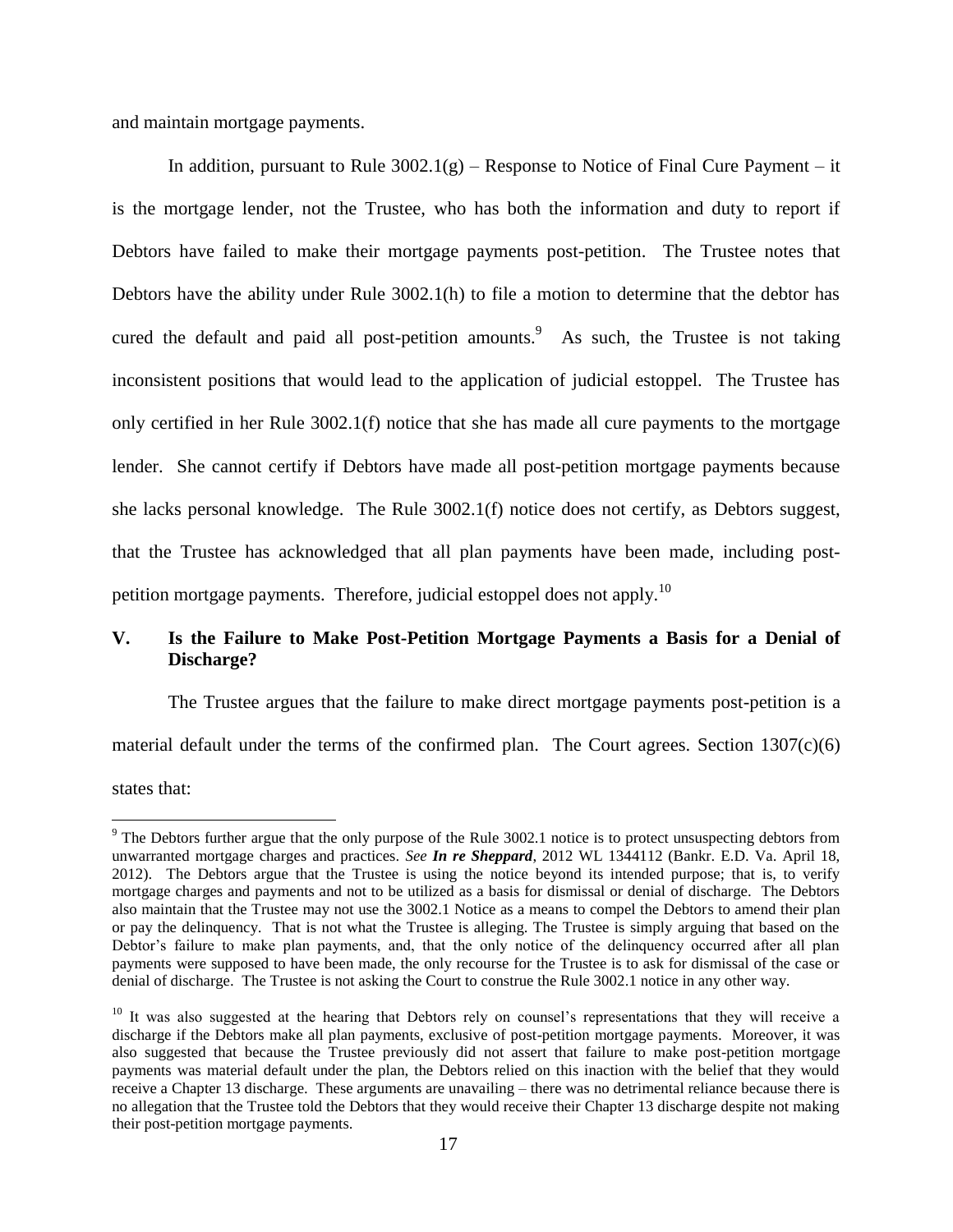Except as provided in subsection (f) of this section, on request of a party in interest or the United States trustee and after notice and a hearing, the court may convert a case under this chapter to a case under chapter 7 of this title, or may dismiss a case under this chapter, whichever is in the best interests of creditors and the estate, for cause, including  $11$ —

. . .

 $\overline{a}$ 

(6) material default by the debtor with respect to a term of a confirmed plan;  $\dots$ 

The First Circuit Bankruptcy Appeals Panel held in *Roberts v. Boyajian*, 279 B.R. 396, 399-400 (1st Cir. BAP 2000), *aff'd* 279 F.3d 91 (1st Cir. 2002), that the debtors' failure to pay an allowed tax claim under  $\S$  1305(a) was a material default under the plan because the tax claim had been provided for in the plan. The court concluded that the debtors were bound by the terms of their plan, including payments on the IRS's post-petition tax claim. The court found the nonpayment of taxes a material default under the plan. *Id*. (citations omitted). This Court finds that the failure to make direct payments to a mortgage creditor is no different. *See Foster,* 670 F.2d at 492-93("[W]e find no warrant in the Bankruptcy Code for labelling [sic] part of the treatment of a claim 'outside the plan' and part of it 'under the plan' where the entire treatment is that which has been made available to the debtor through the provisions of Chapter 13."); *accord In re Land*, 82 B.R. 572, 578 (Bankr. D. Colo. 1988) ("[I]f the creditor's claim is somehow modified (e.g. by curing the arrearages pursuant to  $\S$  1322(b)(5)), then all payments, whether direct or through the trustee, are considered to be 'under the plan'."), *aff'd*, 96 B.R. 310 (D. Colo. 1988); *In re Perez*, 339 B.R. 385, 390 n.4 (Bankr. S.D. Tex. 2006) (Under the plan refers to any payment made pursuant to the plan, whether the payment is made through the trustee or directly to a creditor.); *In re Russell*, 458 B.R. 731, 739 (Bankr. E.D. Va. 2010) ("[I]f the plan

<sup>11</sup> "Several potential grounds for relief are listed in [s]ection 1307(c), but they are not exclusive." *In re Puckett*, 193 B.R. 842, 845 (Bankr. N.D. Ill. 1996)(citations omitted). "It is an established rule of construction for bankruptcy statutes that 'includes' and 'including' are not limiting." *In re Lilley*, 91 F.3d 491, 494 (3d Cir. 2003); § 102(3). "It is therefore beyond dispute that a court may consider matters other than those enumerated in [section 1307\(c\)](https://a.next.westlaw.com/Link/Document/FullText?findType=L&pubNum=1000546&cite=11USCAS1307&originationContext=document&transitionType=DocumentItem&contextData=%28sc.Search%29#co_pp_4b24000003ba5) as grounds for dismissal of a chapter 13 petition." *Id*. (citations omitted).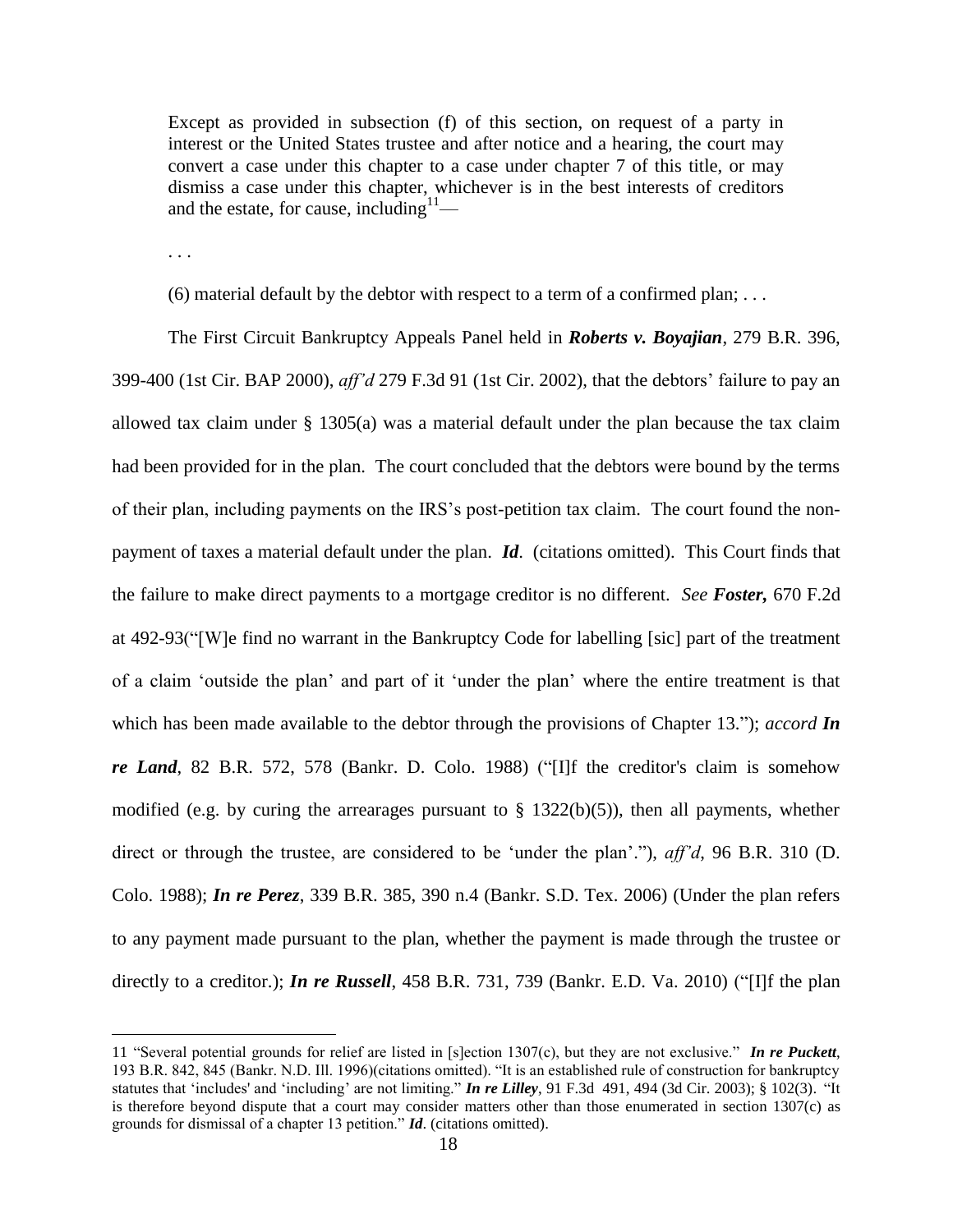defines the payment terms, . . . then the payments are being made 'under' the plan regardless of whether the debtor pays the creditor directly or pays through the trustee." $^{12}$ 

Debtors argue that they did not default on any of the terms of the Plan and that the Trustee has failed to establish "cause" under § 1307. Debtors also maintain that the Trustee has not shown that dismissal is in the best interests of the creditors and the bankruptcy estate. Debtors further contend that, if a default occurred as to post-petition delinquent mortgage payments, it was not "material." Debtors suggest that if the Court finds that delinquent postpetition mortgage payments are a material default under the plan, then Debtors will be placed in the untenable position of continually modifying their plan to account for fluctuations in escrow balances and changes in mortgage interest rates for variable mortgages. Debtors also assert that if the Court adopts the Trustee's position as to post-petition mortgage payments, then the Trustee could resort to arguments regarding non-payment of other direct payments, such as student loans. Debtors also maintain that the Bankruptcy Code, nor their Chapter 13 Plan, require them to cure a post-petition mortgage deficiency. They observe that the failure to make mortgage payments is not uncommon in Chapter 13 cases and the lender has remedies to protect itself.

Debtors' arguments are unavailing. They complain of the Trustee's actions as if they had no responsibility for their own failure to make post-petition mortgage payments. Debtors suggest that the Trustee is misusing the Bankruptcy Code and Rules. The Trustee is not. The Court has examined the applicable case law and concludes that Congressional intent, as formulated in the Bankruptcy Act of 1898, and subsequently analyzed in case law, holds that Chapter 13 debtors are afforded flexibility in proposing their plans, including making postpetition mortgage payments directly to their mortgage lender. In doing so, Debtors are then

<sup>12</sup> The Trustee provided two unreported cases from the District of Colorado that rely on the same authorities as this Court in finding that post-petition mortgage payments are payments under the plan and the failure to make them is a basis for dismissal, conversion to Chapter 7, or denial of discharge. *See In re Nicole Daggs*, No. 10-16518-HRT (Bankr. D. Colo. January 13, 2013); *In re Furuiye*, No.10-15854-SBB (Bankr. D. Colo. April 7, 2014).